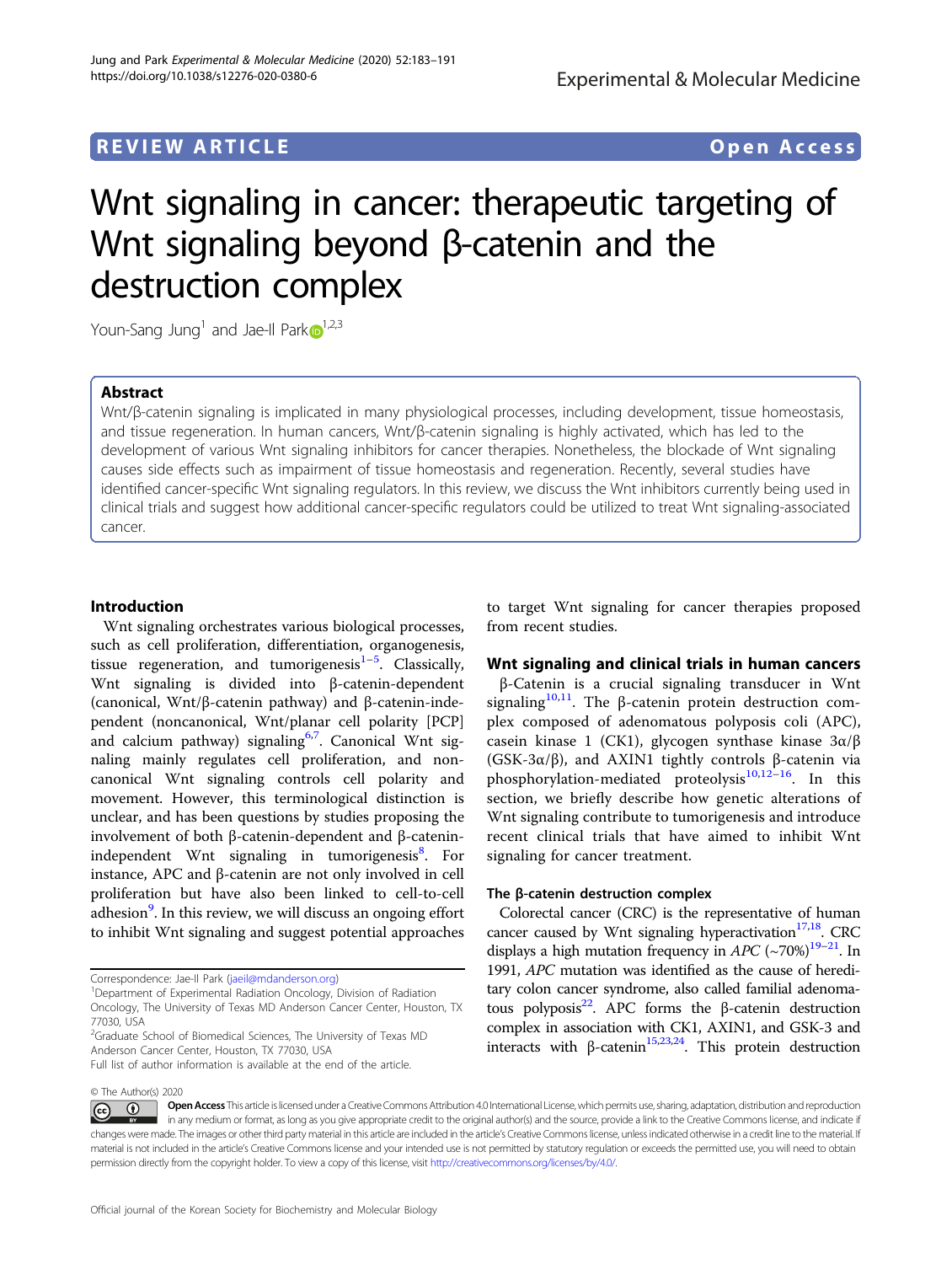complex downregulates β-catenin through phosphorylation and ubiquitin-mediated protein degradation $10,12-16$  $10,12-16$ . Genetic mutations causing the loss of function of the destruction complex or gain of function of β-catenin lead to nuclear translocation of β-catenin, resulting in T-cell factor (TCF)4/ β-catenin-mediated transactivation of Wnt target genes<sup>[25,26](#page-6-0)</sup>. The Vogelstein group established a multistep tumorigenesis model of CRC. APC mutation is an early event that initiates CRC adenoma<sup>27</sup>. CRC progression also requires additional genetic alterations in KRAS, PI3K, TGF-β, SMAD4, and  $TP53^{27}$ . Moreover, epigenetic silencing of negative regulators of Wnt signaling was also frequently found in the absence of  $APC$  mutations<sup>28,29</sup>. APC is a multifunctional protein. In addition to its role in β-catenin degradation, APC binds to actin and actin-regulating proteins $30-33$  $30-33$ , which controls the interaction between E-cadherin and  $\alpha$  -/ β-catenin and various physiological processes, including migration and chromosomal fidelity $34-38$ . Importantly, recent studies revealed that APC mutation is insufficient to fully activate Wnt signaling. Furthermore, even if APC is mutated, mutant APC still negatively regulates β-catenin to some extent $39,40$ , which will be discussed later.

AXIN1 is a multidomain scaffolding protein that forms the β-catenin destruction complex in association with APC, CK1, and GSK3<sup>10,41,42</sup>. In human cancer, AXIN1 mutations are scattered throughout the whole coding sequence of the  $AXIN1$  gene<sup>[43](#page-6-0),[44](#page-6-0)</sup>, which results in disassembly of the β-catenin destruction complex. As a priming kinase, CK1 initially phosphorylates β-catenin (Ser45), which induces the sequential phosphorylation of β-catenin by GSK3. Subsequently, phosphorylated β-catenin is recognized and degraded by E3 ubiquitin ligase (β-TrCP)<sup>[10,12](#page-6-0)–[16](#page-6-0)</sup>. GSK3 is a serine/threonine kinase that phosphorylates three serine/threonine residues of β-catenin (Ser33, Ser37, and Thr41)<sup>[45](#page-6-0),[46](#page-6-0)</sup>. Since GSK3 does not bind to β-catenin directly, AXIN1 and APC facilitate the interaction of GSK3 with β-catenin<sup>47,48</sup>. Moreover, unphosphorylated AXIN1 shows a low binding affinity to β-catenin, which is increased by phosphorylation of AXIN1 via GSK3 kinase activity $49,50$  $49,50$  $49,50$ . Low-density lipoprotein receptor-related protein 5/6 (LRP5/6) coreceptor is also phosphorylated by CK1 and GSK3, leading to the recruitment of AXIN1 to the membrane $51-53$  $51-53$ .

# WNT ligands and receptors

Under physiological conditions, Wnt signaling is activated by the binding of secreted WNT ligands to LRP5/6 coreceptors and frizzled (FZD) receptors $54$ , which induces the recruitment of the protein destruction complex to the LRP receptors and the subsequent phosphorylation of the Ser/Pro-rich motif of the LRP cytoplasmic domain via GSK3[15,](#page-6-0)[55,56.](#page-7-0) This event activates dishevelled (DVL) and inhibits GSK3, resulting in the inhibition of the phosphorylation-mediated β-catenin protein degradation and the stabilization/accumulation of β-catenin. Then, β-catenin undergoes nuclear translocation and transactivates Wnt target genes<sup>57</sup>. The secretion of WNT ligands mainly depends on acylation by Porcupine (PORCN)<sup>[58,59](#page-7-0)</sup>. PORCN is a membrane-bound O-acyltransferase that mediates the palmitoylation of WNT ligands to induce their secretion. In line with this observation, PORCN shows increased genetic alterations in various human cancers, including esophageal, ovarian, uterine, lung, and cervical cancers<sup>[60](#page-7-0)</sup>.

# Mutations in CTNNB1/β-catenin

Unlike CRC, in which the APC gene is frequently mutated, the *CTNNB1* gene encoding β-catenin is predominantly mutated in hepatocellular carcinoma, endometrial cancer, and pancreatic cancer $61-63$  $61-63$  $61-63$ . The CTNNB1/ β-catenin gene harbors 16 exons. β-Catenin is mainly composed of three domains (N-terminal  $[\sim]150$  aa], armadillo repeat [12 copies; 550 aa], and C-terminal  $[\sim]100$  aa]). The N-terminal domain contains the phosphorylation sites for GSK3 and  $CK1^{12,14,45,46}$  $CK1^{12,14,45,46}$  $CK1^{12,14,45,46}$  $CK1^{12,14,45,46}$  $CK1^{12,14,45,46}$ , which induces β-TrcP-mediated β-catenin degradation. The Cterminal domain is involved in transactivation of Wnt target genes via TCF/LEF interactions<sup>[25,](#page-6-0)[64](#page-7-0)–[66](#page-7-0)</sup>. The armadillo repeat domain interacts with various proteins, including E-cadherin, APC, AXIN1, and PYGOs/Pygo-pus<sup>[67](#page-7-0),[68](#page-7-0)</sup>. In human cancer, the phosphorylation sites (Ser/ Thr) in the N-terminal domain of CTNNB1/β-catenin are mutational hotspots $14,69,70$  $14,69,70$  $14,69,70$  $14,69,70$  $14,69,70$ , demonstrating that escape from destruction complex-mediated β-catenin protein degradation is a key process for Wnt signaling-induced tumorigenesis.

# Therapeutic targeting of Wnt/β-catenin signaling

To suppress WNT ligands or receptors for cancer treatment, PORCN inhibitors, WNT ligand antagonists, and FZD antagonists/monoclonal antibodies have been examined in clinical trials of various Wnt signalingassociated human cancers (Table [1](#page-2-0) and Fig. [1](#page-3-0)).

## (i) PORCN inhibitors

WNT974 (LGK974; NIH clinical trial numbers [clinicaltrials.gov]: NCT02278133, NCT01351103, and NCT02649530), ETC-1922159 (ETC-159; NCT02521844), RXC004 (NCT03447470), and CGX1321 (NCT02675946 and NCT03507998) are orally administered PORCN inhibitors that commonly bind to PORCN in the endoplasmic reticulum $^{71-74}$  $^{71-74}$  $^{71-74}$  $^{71-74}$  $^{71-74}$ . Therefore, PORCN inhibitors block the secretion of WNT ligands through inhibition of posttranslational acylation of WNT ligands. However, similar to other cancer therapies targeting the Wnt pathway, skeletal side effects such as impairment of bone mass and strength and increase in bone resorption were caused by PORCN inhibitor administration<sup>75</sup>.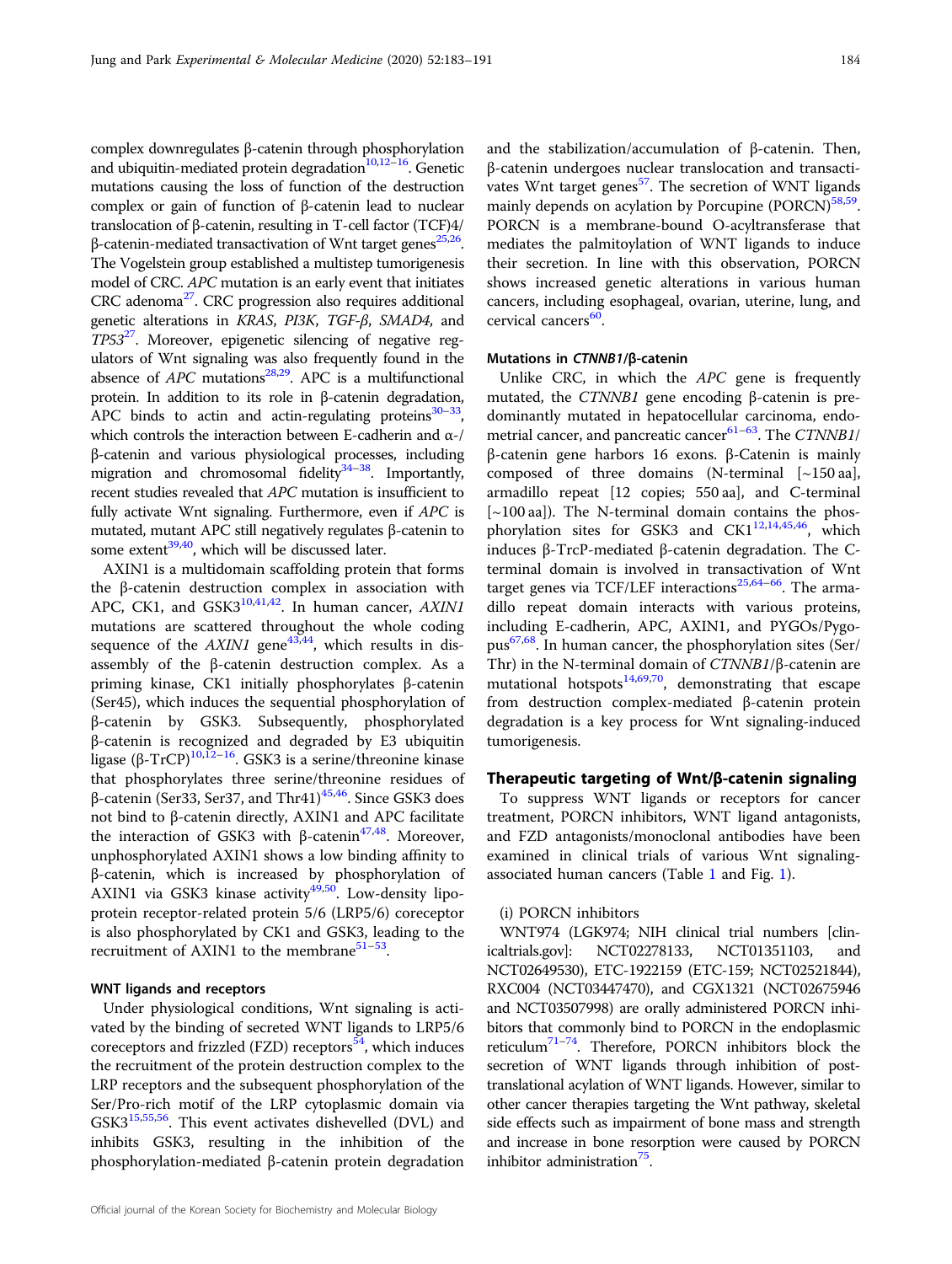| Drug                                                                | Mechanism of action                               | Cancer type                                                                                                                                                              | Phase   | <b>Identifier</b> |
|---------------------------------------------------------------------|---------------------------------------------------|--------------------------------------------------------------------------------------------------------------------------------------------------------------------------|---------|-------------------|
| *WNT974 (with LGX818 and Cetuximab)                                 | PORCN inhibitor                                   | Metastatic CRC                                                                                                                                                           | Phase 1 | NCT02278133       |
| <b>WNT974</b>                                                       | PORCN inhibitor                                   | Squamous cell cancer<br>Head&Neck                                                                                                                                        | Phase 2 | NCT02649530       |
| <b>WNT974</b>                                                       | PORCN inhibitor                                   | Pancreatic cancer<br><b>BRAF mutant CRC</b><br>Melanoma<br><b>TNBC</b><br>H&N<br>Squamous cell cancer (cervical,<br>esophageal, lung)                                    | Phase 1 | NCT01351103       |
| ETC-1922159                                                         | PORCN inhibitor                                   | Solid tumor                                                                                                                                                              | Phase 1 | NCT02521844       |
| RXC004                                                              | PORCN inhibitor                                   | Solid tumor                                                                                                                                                              | Phase 1 | NCT03447470       |
| CGX1321                                                             | PORCN inhibitor                                   | Colorectal adenocarcinoma<br>Gastric adenocarcinoma<br>Pancreatic adenocarcinoma<br>Bile duct carcinoma<br><b>HCC</b><br>Esophageal carcinoma<br>Gastrointestinal cancer | Phase 1 | NCT03507998       |
| *CGX1321 (with Pembrolizumab)                                       | PORCN inhibitor                                   | Solid tumors<br>Gl cancer                                                                                                                                                | Phase 1 | NCT02675946       |
| OTSA101-DTPA-90Y                                                    | FZD10 antagonist                                  | Sarcoma, Synovial                                                                                                                                                        | Phase 1 | NCT01469975       |
| *OMP-18R5 (with Docetaxel)                                          | Monoclonal antibody against FZD<br>receptors      | Solid tumors                                                                                                                                                             | Phase 1 | NCT01957007       |
| <b>OMP-18R5</b>                                                     | Monoclonal antibody against FZD<br>receptors      | Metastatic breast cancer                                                                                                                                                 | Phase 1 | NCT01973309       |
| <b>OMP-18R5</b>                                                     | Monoclonal antibody against FZD<br>receptors      | Solid tumors                                                                                                                                                             | Phase 1 | NCT01345201       |
| *OMP-18R5 (with Nab-Paclitaxel and<br>Gemcitabine)                  | Monoclonal antibody against FZD<br>receptors      | Pancreatic cancer<br>Stage IV pancreatic cancer                                                                                                                          | Phase 1 | NCT02005315       |
| *OMP-54F28 (with Sorafenib)                                         | FZD8 decoy receptor                               | Hepatocellular cancer<br>Liver cancer                                                                                                                                    | Phase 1 | NCT02069145       |
| *OMP-54F28 (with Paclitaxel & Carboplatin)                          | FZD8 decoy receptor                               | Ovarian cancer                                                                                                                                                           | Phase 1 | NCT02092363       |
| *OMP-54F28 (with Nab-Paclitaxel and<br>Gemcitabine)                 | FZD8 decoy receptor                               | Pancreatic cancer<br>Stage IV pancreatic cancer                                                                                                                          | Phase 1 | NCT02050178       |
| OMP-54F28                                                           | FZD8 decoy receptor                               | Solid tumors                                                                                                                                                             | Phase 1 | NCT01608867       |
| <b>PRI-724</b>                                                      | CBP/β-catenin antagonist                          | Advanced pancreatic cancer<br>Metastatic pancreatic cancer<br>Pancreatic adenocarcinoma                                                                                  | Phase 1 | NCT01764477       |
| <b>PRI-724</b>                                                      | CBP/β-catenin antagonist                          | Advanced solid tumors                                                                                                                                                    | Phase 1 | NCT01302405       |
| PRI-724                                                             | CBP/β-catenin antagonist                          | Acute myeloid leukemia<br>Chronic myeloid leukemia                                                                                                                       | Phase 2 | NCT01606579       |
| *PRI-724 (with Leucovorin Calcium, Oxaliplatin,<br>or Fluorouracil) | $CBP/B$ -catenin antagonist                       | Acute myeloid leukemia<br>Chronic myeloid leukemia                                                                                                                       | Phase 2 | NCT02413853       |
| SM08502                                                             | β-catenin-controlled gene<br>expression inhibitor | Solid tumors                                                                                                                                                             | Phase 1 | NCT03355066       |

<span id="page-2-0"></span>Table 1 Wnt/β-catenin signaling inhibitors in current and past clinical trials.

# (ii) SFRP and SFRP peptides

SFRPs (secreted frizzled-related proteins) are soluble proteins. Given the structural homology of SFRPs with the WNT ligand-binding domain in the FZD receptors, SFRPs function as antagonists that bind to WNT ligands and prevent Wnt signaling activation<sup>[76](#page-7-0)-[78](#page-7-0)</sup>. Indeed, SFRPs or SFRP-derived peptides showed tumor suppressive activity in preclinical models $79,80$ .

# (iii) FZD antagonist/monoclonal antibody

Vantictumab (OMP-18R5; NIH clinical trial numbers [clinicaltrials.gov]; NCT02005315, NCT01973309, NCT01345201, and NCT01957007) is a monoclonal antibody directly binding to FZD receptors, which blocks the binding of WNT ligands to FZD 1, 2, 5, 7, and  $8^{81}$ . Ipafricept (OMP-54F28; NIH clinical trial numbers: NCT02069145, NCT02050178, NCT02092363, and NCT01608867) is a recombinant fusion protein that binds to a human IgG1 Fc fragment of  $FZD8^{82,83}$ . These reagents negatively regulate Wnt/β-catenin signaling through their direct binding to FZD, which thereby disrupts the function of LRPs/FZDs. Alternatively, a way of targeting and killing cancer cells that express high FZD receptors is also being examined. OTSA101 is a humanized monoclonal antibody against FZD10. OTSA101- DTPA-90Y (NIH clinical trial number [clinicaltrials.gov]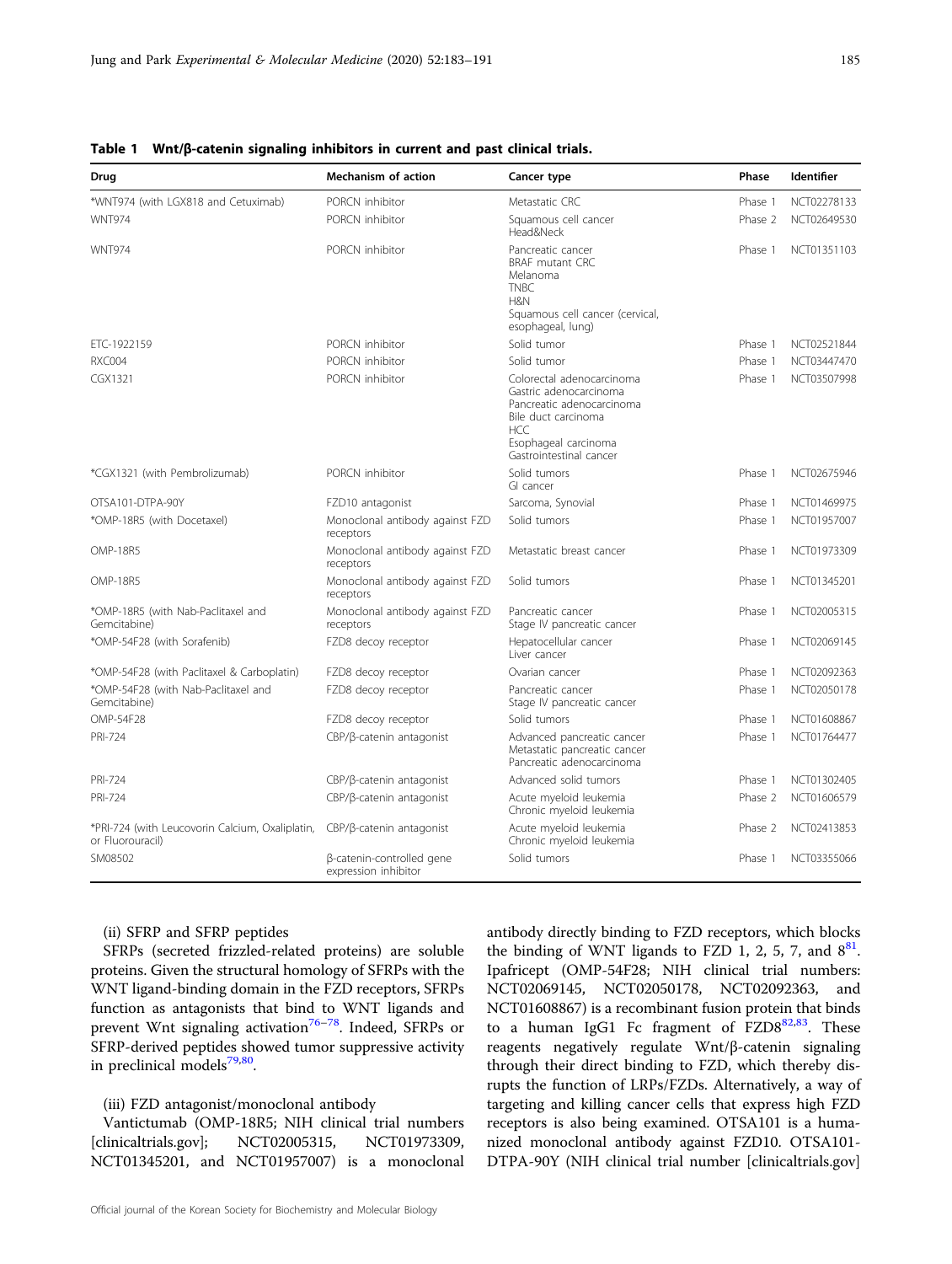<span id="page-3-0"></span>

NCT01469975) is labeled with a β-radiation deliveringyttrium Y90 for OSTA101<sup>84</sup>. OTSA101-DTPA-90Y selectively killed cancer cells highly expressing FZD10. The side effects of vanctumab include tiredness, diarrhea, vomiting, constipation, and abdominal pain. Vantictumab and ipafricept might also cause bone metabolism disorders $81,82$ .

(iv) Targeting of LRP degradation and FZD endocytosis

Salinomycin, rottlerin, and monensin induce the phosphorylation of LRP6, resulting in the degradation of LRP6<sup>[85](#page-7-0)-87</sup>. In addition, niclosamide promotes FZD1 endocytosis, which downregulates WNT3A-stimulated  $β$ -catenin stabilization<sup>[88](#page-7-0)</sup>. However, these reagents do not specifically target cancer-specific molecules, leading to side effects, including itchiness, abdominal pain, vomiting, dizziness, skin rash, and unpleasant taste $88,89$ .

Given that the β-catenin protein destruction complex plays a crucial role in negatively regulating Wnt signaling, the restoration of this protein destruction complex may effectively inhibit Wnt/β-signaling. Tankyrase interacts with and degrades AXIN via ubiquitin-mediated proteasomal degradation $90-92$ . Tankyrase inhibitors have been developed $90,93-95$  $90,93-95$  $90,93-95$  $90,93-95$ . Indeed, Tankyrase inhibitors have been shown to negatively regulate Wnt signaling in APC-mutated cancer cells<sup>[93](#page-7-0)–[95](#page-7-0)</sup>.

# (i) Tankyrase inhibitors

Tankyrase inhibitors downregulate β-catenin stabilization. In preclinical studies, Tankyrase inhibitors, including XAV939, JW-55, RK-287107, and G007-LK, stabilized AXIN by inhibiting the poly-ADP-ribosylating enzyme Tankyrase $90-92$  $90-92$ . However, currently, no clinical trials are being conducted with Tankyrase inhibitors.

# (ii) CK1 agonist

Pyrvinium is an FDA-approved anti-helminthic drug. Pyrvinium binds to CK1 family members in vitro and promotes CK1 kinase activity<sup>96</sup>.

β-Catenin contributes to tumorigenesis via transactivation of Wnt target genes such as CCND1, CD44, AXIN2, and  $MYC^{97-100}$  $MYC^{97-100}$  $MYC^{97-100}$ . Thus, approaches inhibiting either β-catenin transcriptional activity or β-catenin target genes have been developed as potential therapeutic candidates for Wnt signaling-associated cancers (Table [1](#page-2-0)).

# (i) Inhibitors of β-catenin transcriptional activity

β-Catenin/CBP binds to WRE (Wnt-responsive element; 5′-CTTTGA/TA/T-3′) and activates target gene transcription<sup>101,102</sup>. PRI-724 (ICG-001; NIH clinical trial numbers: NCT01302405, NCT02413853, NCT01764477, and NCT01606579) inhibits the interaction between CBP and β-catenin and prevents transcription of Wnt target genes<sup>[103](#page-7-0)</sup>. Moreover, various inhibitors of TCF/LEF and β-catenin interactions have been identified and evaluated in preclinical settings $104$ .

To transactivate Wnt target genes, β-catenin forms a transcriptional complex with coactivators, including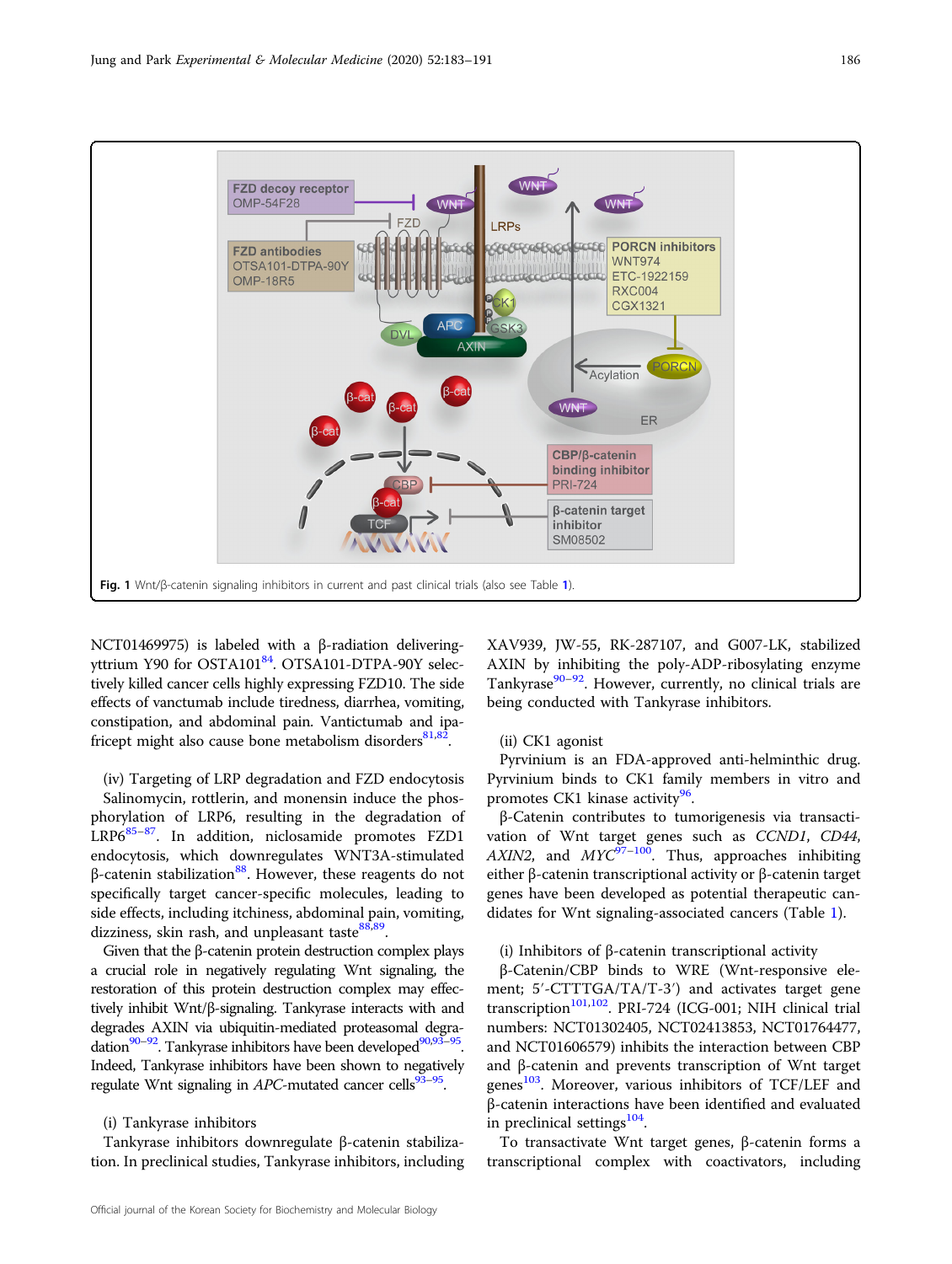BCL9 and PYGO $105,106$ , which is inhibited by carnosic acid, compound 22, and SAH-BLC9 $107,108$ . In addition, Pyrvinium downregulates Wnt transcriptional activity through the degradation of  $PYGO<sup>96</sup>$ .

# (ii) Inhibitor of Wnt target genes

SM08502 (NIH clinical trial number NCT03355066) is a small molecule that inhibits serine and arginine-rich splicing factor (SRSF) phosphorylation and disrupts spliceosome activity. Upon oral administration, SM08502 was shown to downregulate Wnt signaling-controlled gene expression.

## (iii) Proteasomal degradation of β-catenin

MSAB (methyl 3-[(4-methylphenyl)sulfonyl]amino-benzoate) binds to β-catenin and facilitates the ubiquitinationmediated proteasomal degradation of  $\beta$ -catenin<sup>108,109</sup>.

However, since β-catenin controls various physiological processes, downregulation of the transcriptional activity β-catenin was shown to induce diarrhea, hypophosphatemia, reversible elevated bilirubin, nausea, fatigue, anorexia, and thrombocytopenia<sup>[59,](#page-7-0)[110](#page-8-0)</sup>.

# Additional layers of Wnt/β-catenin signaling activation

# The β-catenin paradox

Wnt signaling hyperactivation by mutations in β-catenin destruction complex components or β-catenin itself contributes to tumorigenesis. In addition to APC mutations, β-catenin can be further activated by addi-tional layers of regulation<sup>[39,40](#page-6-0)[,111](#page-8-0)–[117](#page-8-0)</sup>, which demonstrated the complexity of Wnt signaling deregulation in cancer. Accumulating evidence supports the notion that additional regulatory processes contribute to Wnt signaling hyperactivation in cancer, as demonstrated in the following examples. (a) Mutant APC is still able to down-regulate β-catenin<sup>[39,40](#page-6-0)</sup>. (b) Even in the presence of APC mutations, blockade of WNT ligands triggers apoptosis or growth inhibition<sup>[40](#page-6-0)[,113](#page-8-0),118</sup>. (c) β-Catenin fold induction is essential for the activation of  $\beta$ -catenin target genes<sup>119–[121](#page-8-0)</sup>. (d) Increased AXIN1 by Tankyrase inhibitor suppresses cell proliferation of cancer cells where Wnt/β-catenin signaling is genetically hyperactive<sup>[43](#page-6-0)[,90,93,95,](#page-7-0)[122](#page-8-0)</sup>. (e) Mutations in RNF43 and ZNRF3 E3 ligases that degrade Wnt receptors contribute to tumor development $111,115$ . (f) Ras/ MAPK signaling is also required for Wnt signaling activation $112,123$ . These reports suggest that additional layers further enhance Wnt signaling activation in cancer.

# The lysosome and Wnt signaling

The lysosome contains 40 types of hydrolytic enzymes, including cathepsins, which become active under acidic conditions $124$ . Lysosomal hydrolytic enzymes mediate the degradation of phagocytosed material and proteolysis of

cytosolic proteins through fusion with the multivesicular body (MVB). Luminal acidification of the lysosome is required for lysosomal protein degradation, which is mainly controlled by vacuolar  $H^+$  transporters in the lysosomal membrane<sup>[125](#page-8-0)</sup>.

Recently, this classical view of lysosomal functions has evolved into new perspectives highlighting the roles of lysosomes in transcriptional regulation and metabolic homeostasis<sup>[126](#page-8-0)</sup>. In human cancer, lysosomal dysfunction is involved in the generation of building blocks, cell proliferation, metastasis, angiogenesis, and tumor suppressor degradation $39,127$  $39,127$ .

It has been reported that Wnt signaling is involved in the endocytosis-mediated formation of the LRP signalosome into the MVB $^{123,128}$  $^{123,128}$  $^{123,128}$ . GSK3 in the LRP signalosome is sequestered into the MVB, which leads to an increase in the level of cytosolic β-catenin and inhibition of Wnt signaling<sup>129</sup>. However, decreased GSK3 kinase activity by MVB sequestration lasts approximately  $1 h^{129,130}$ . Moreover, it is unclear how sequestrated APC, GSK3, AXIN, and CK1 in MVB are processed. A recent study showed that clathrin-mediated endocytosis is required for Wnt signaling activation, which is inhibited by  $APC<sup>131</sup>$ . These studies suggest that vesicular acidification and trafficking also play crucial roles in controlling Wnt/β-catenin signaling through modulation of the protein destruction complex. Next, we discuss how APC is deregulated for Wnt signaling hyperactivation in cancer cells.

Wnt signaling activation requires v-ATPase (vacuolar  $H^+$ -ATPase; an electrogenic  $H^+$  transporter)<sup>[125](#page-8-0),[132,133](#page-8-0)</sup>. Previous studies imply that in cancer cells, the upregulation of v-ATPase activity might trigger abnormal Wnt/ β-catenin signaling and contribute to Wnt signalingdependent tumorigenesis. Growing evidence has demonstrated the effect of v-ATPase on various oncogenic processes, including cellular signaling, survival, drug resistance, and metastasis $125,134$  $125,134$ . Moreover, the v-ATPase subunits are highly expressed in colorectal, breast, prostate, liver, ovarian, and pancreatic cancer cells $^{135-138}$  $^{135-138}$  $^{135-138}$ . The v-ATPase complex is composed of the V1 domain (in the cytosol) and V0 domain (on the membrane)<sup>[139,140](#page-8-0)</sup>. The V1 domain shows reversible disassociation from the V0 domain under physiological conditions, including glucose concentration, starvation of amino acids, and infection of cells by influenza virus $141-144$  $141-144$  $141-144$ . Recently, TMEM9 (transmembrane protein 9) was identified as an activator of v-ATPase and is highly expressed in cancer<sup>[39](#page-6-0)</sup>. TMEM9 amplifies Wnt signaling through the v-ATPase-mediated lysosomal protein degradation of  $APC<sup>39</sup>$  $APC<sup>39</sup>$  $APC<sup>39</sup>$ . Given that TMEM9 is highly expressed in CRC cells and that Tmem9 knockout mice are also viable<sup>39</sup>, molecular targeting of TMEM9 may selectively suppress Wnt signaling activity in cancer cells.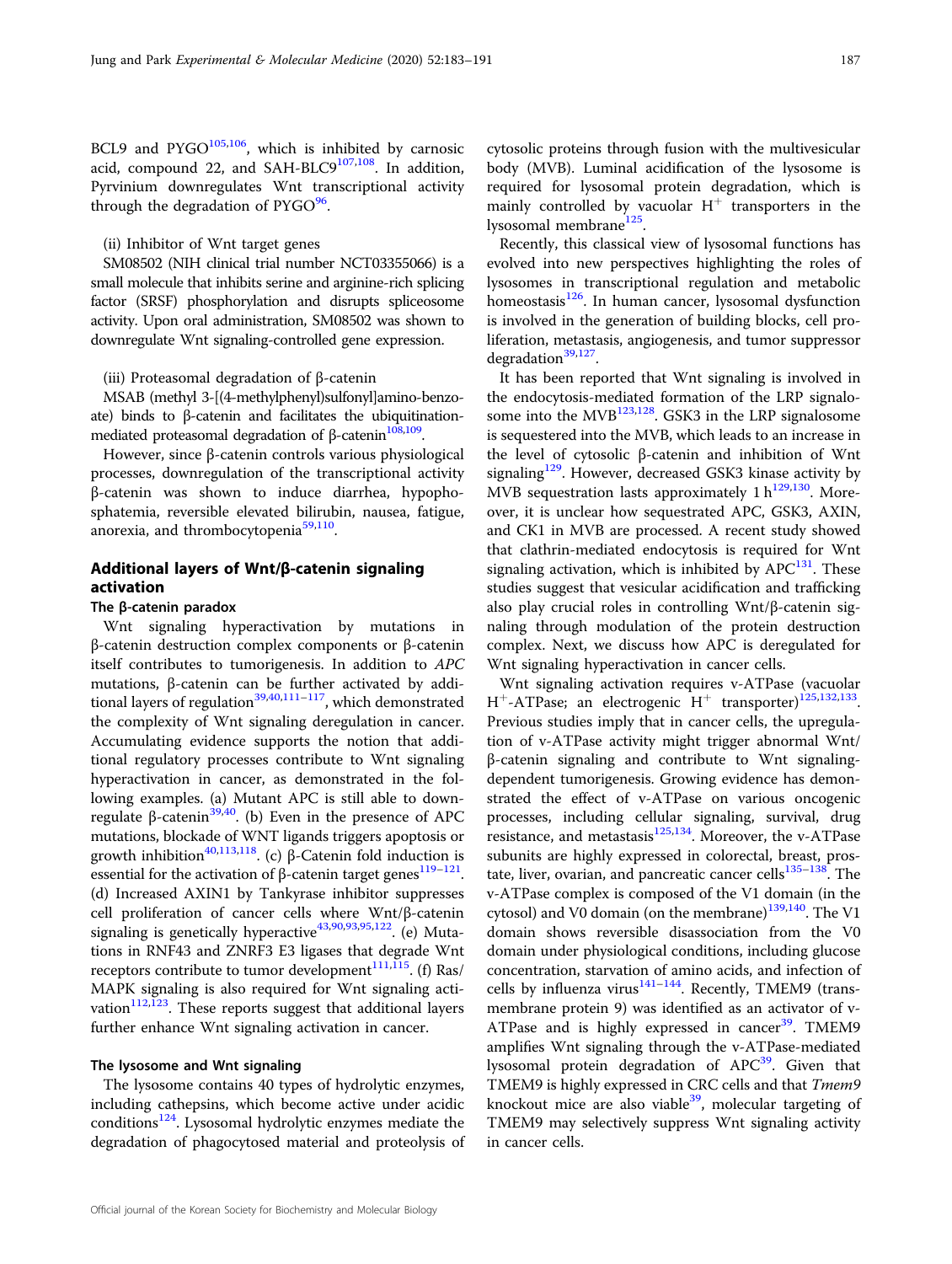

# Novel therapeutic target: v-ATPase

Conventional approaches targeting Wnt/β-catenin have led to various side effects, as mentioned above. Therefore, cancer-specific Wnt signaling regulators such as v-ATPase may be attractive molecular targets for Wnt signaling blockade. Chloroquine (CQ) and hydroxychloroquine (HCQ), inhibitors of lysosomes and autophagy, are clinically used for the treatment of diseases such as malaria and rheumatoid arthritis $145$ . While the mechanism of action of CQ and HCQ is somewhat unclear, other v-ATPase inhibitors, such as bafilomycin (BAF) and concanamycin (CON), directly bind to and inhibit v-ATPase<sup>[146,147](#page-8-0)</sup>. Compared with CQ and HCQ, BAF and CON showed marked inhibition of Wnt/ β-catenin signaling in CRC. In addition, BAF and CON displayed an antiproliferative effect in CRC patient-driven xenograft and animal models without toxicity to normal cells and animals $39$ . In addition, BAF and CON also strongly inhibit Wnt signaling activity in CRC cells, regardless of APC mutations. Thus, further research may lead to the development of not only safer but also more potent anti-v-ATPase drugs as cancer-specific Wnt/ β-catenin inhibitors (Fig. 2).

# Conclusion

Genetic and epigenetic deregulation of Wnt/β-catenin signaling contributes to human cancer, which has led to

the development of extensive approaches targeting Wnt/ β-catenin signaling as cancer therapies. Nonetheless, the blockade of Wnt signaling impairs tissue homeostasis and regeneration, which needs to be resolved. Recent studies have identified several Wnt signaling regulators whose expression is specific to cancer cells. These cancer-specific regulatory processes of Wnt signaling may be druggable vulnerabilities of Wnt signaling-associated cancer.

#### Acknowledgements

This work was supported by grants from the Cancer Prevention and Research Institute of Texas (RP140563 to J.-I.P.), the National Institutes of Health (R01 CA193297-01 to J.-I.P.), the Department of Defense Peer Reviewed Cancer Research Program (W81XWH-15-1-0140 to J.-I.P.), an Institutional Research Grant (MD Anderson Cancer Center to J.-I.P.), SPORE in endometrial cancer (P50 CA83639 to J.-I.P.), the Anne Eastland Spears Fellowship in Gastrointestinal Cancer Research (MD Anderson Cancer Center to Y.-S.J.), and the Debbie's Dream Foundation-American Association for Cancer Research Gastric Cancer Research Fellowship, in memory of Petros Palandjian (19-40-41-Jung to Y.-S.J.).

#### Author details

<sup>1</sup>Department of Experimental Radiation Oncology, Division of Radiation Oncology, The University of Texas MD Anderson Cancer Center, Houston, TX 77030, USA. <sup>2</sup>Graduate School of Biomedical Sciences, The University of Texas MD Anderson Cancer Center, Houston, TX 77030, USA. <sup>3</sup>Program in Genetics and Epigenetics, The University of Texas MD Anderson Cancer Center, Houston, TX 77030, USA

#### Conflict of interest

The authors declare that they have no conflict of interest.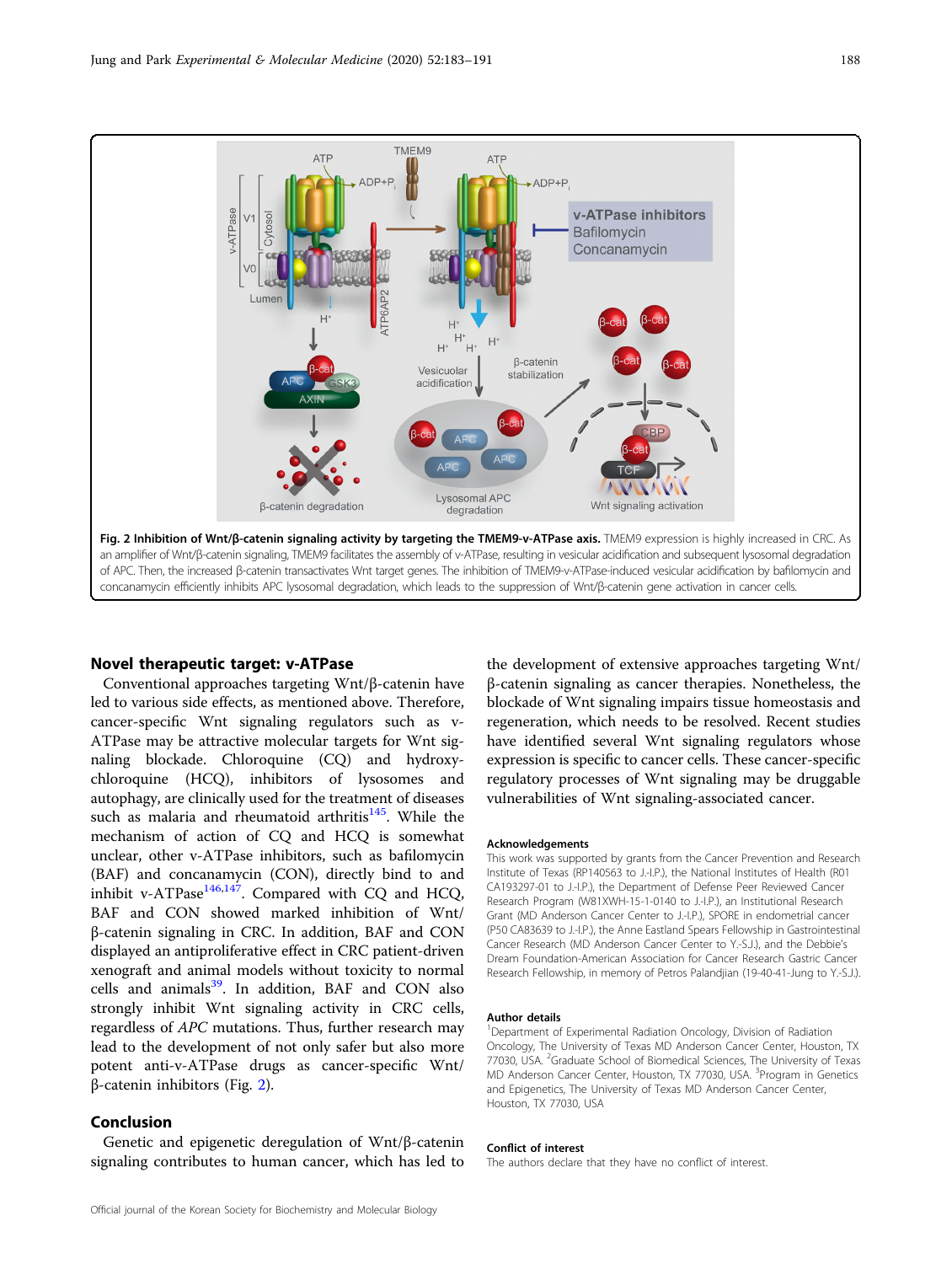#### <span id="page-6-0"></span>Publisher's note

Springer Nature remains neutral with regard to jurisdictional claims in published maps and institutional affiliations.

#### Received: 15 October 2019 Revised: 20 December 2019 Accepted: 26 December 2019.

Published online: 10 February 2020

#### References

- 1. Acebron, S. P., Karaulanov, E., Berger, B. S., Huang, Y. L. & Niehrs, C. Mitotic wnt signaling promotes protein stabilization and regulates cell size. Mol. Cell 54, 663–674 (2014).
- 2. Atlasi, Y. et al. Wnt signaling regulates the lineage differentiation potential of mouse embryonic stem cells through Tcf3 down-regulation. PLoS Genet. 9, e1003424 (2013).
- 3. Clevers, H., Loh, K. M. & Nusse, R. Stem cell signaling. An integral program for tissue renewal and regeneration: Wnt signaling and stem cell control. Science 346, 1248012 (2014).
- 4. Green, J. L., Inoue, T. & Sternberg, P. W. Opposing Wnt pathways orient cell polarity during organogenesis. Cell 134, 646–656 (2008).
- Zhan, T., Rindtorff, N. & Boutros, M. Wnt signaling in cancer. Oncogene 36, 1461–1473 (2017).
- 6. Grumolato, L. et al. Canonical and noncanonical Wnts use a common mechanism to activate completely unrelated coreceptors. Genes Dev. 24, 2517–2530 (2010).
- 7. Katoh, M. Canonical and non-canonical WNT signaling in cancer stem cells and their niches: Cellular heterogeneity, omics reprogramming, targeted therapy and tumor plasticity (Review). Int J. Oncol. 51, 1357-1369 (2017).
- 8. Mirabelli, C. K., Nusse, R., Tuveson, D. A. & Williams, B. O. Perspectives on the role of Wnt biology in cancer. Sci. Signal. 12, [https://doi.org/10.1126/scisignal.](https://doi.org/10.1126/scisignal.aay4494) [aay4494](https://doi.org/10.1126/scisignal.aay4494) (2019).
- 9. Amin, N. & Vincan, E. The Wnt signaling pathways and cell adhesion. Front Biosci. (Landmark Ed.) 17, 784–804 (2012).
- 10. Li, V. S. et al. Wnt signaling through inhibition of beta-catenin degradation in an intact Axin1 complex. Cell 149, 1245-1256 (2012).
- 11. MacDonald, B. T., Tamai, K. & He, X. Wnt/beta-catenin signaling: components, mechanisms, and diseases. Dev. Cell 17, 9–26 (2009).
- Gao, Z. H., Seeling, J. M., Hill, V., Yochum, A. & Virshup, D. M. Casein kinase I phosphorylates and destabilizes the beta-catenin degradation complex. Proc. Natl Acad. Sci. USA 99, 1182–1187 (2002).
- 13. Ha, N. C., Tonozuka, T., Stamos, J. L., Choi, H. J. & Weis, W. I. Mechanism of phosphorylation-dependent binding of APC to beta-catenin and its role in beta-catenin degradation. Mol. Cell 15, 511-521 (2004).
- 14. Liu, C. et al. Control of beta-catenin phosphorylation/degradation by a dualkinase mechanism. Cell 108, 837-847 (2002).
- 15. Stamos, J. L. & Weis, W. I. The beta-catenin destruction complex. Cold Spring Harb. Perspect. Biol. 5, a007898 (2013).
- 16. Wu, G., Huang, H., Garcia Abreu, J. & He, X. Inhibition of GSK3 phosphorylation of beta-catenin via phosphorylated PPPSPXS motifs of Wnt coreceptor LRP6. PLoS ONE 4, e4926 (2009).
- 17. Schatoff, E. M., Leach, B. I. & Dow, L. E. Wnt signaling and colorectal cancer. Curr. Colorectal Cancer Rep. 13, 101-110 (2017).
- 18. White, B. D., Chien, A. J. & Dawson, D. W. Dysregulation of Wnt/beta-catenin signaling in gastrointestinal cancers. Gastroenterology 142, 219-232 (2012).
- 19. Kwong, L. N. & Dove, W. F. APC and its modifiers in colon cancer. Adv. Exp. Med. Biol. 656, 85-106 (2009).
- 20. Rowan, A. J. et al. APC mutations in sporadic colorectal tumors: A mutational "hotspot" and interdependence of the "two hits". Proc. Natl Acad. Sci. USA 97, 3352–3357 (2000).
- 21. Schell, M. J. et al. A multigene mutation classification of 468 colorectal cancers reveals a prognostic role for APC. Nat. Commun. 7, 11743 (2016).
- 22. Groden, J. et al. Identification and characterization of the familial adenomatous polyposis coli gene. Cell 66, 589–600 (1991).
- 23. Kimelman, D. & Xu, W. beta-catenin destruction complex: insights and questions from a structural perspective. Oncogene 25, 7482–7491 (2006).
- 24. Xing, Y. et al. Crystal structure of a beta-catenin/APC complex reveals a critical role for APC phosphorylation in APC function. Mol. Cell 15, 523–533 (2004).
- 25. Cadigan, K. M. & Waterman, M. L. TCF/LEFs and Wnt signaling in the nucleus. Cold Spring Harb. Perspect. Biol. 4, [https://doi.org/10.1101/cshperspect.](https://doi.org/10.1101/cshperspect.a007906) [a007906](https://doi.org/10.1101/cshperspect.a007906) (2012).
- 26. Mann, B. et al. Target genes of beta-catenin-T cell-factor/lymphoid-enhancerfactor signaling in human colorectal carcinomas. Proc. Natl Acad. Sci. USA 96, 1603–1608 (1999).
- 27. Fearon, E. R. & Vogelstein, B. A genetic model for colorectal tumorigenesis. Cell **61**, 759-767 (1990).
- 28. Hashimoto, K. et al. Cellular context-dependent consequences of Apc mutations on gene regulation and cellular behavior. Proc. Natl Acad. Sci. USA 114, 758–763 (2017).
- 29. Worm, J., Christensen, C., Gronbaek, K., Tulchinsky, E. & Guldberg, P. Genetic and epigenetic alterations of the APC gene in malignant melanoma. Oncogene 23, 5215–5226 (2004).
- 30. Moseley, J. B. et al. Regulated binding of adenomatous polyposis coli protein to actin. J. Biol. Chem. 282, 12661–12668 (2007).
- 31. Okada, K. et al. Adenomatous polyposis coli protein nucleates actin assembly and synergizes with the formin mDia1. J. Cell Biol. 189, 1087-1096 (2010).
- 32. Schlessinger, K., McManus, E. J. & Hall, A. Cdc42 and noncanonical Wnt signal transduction pathways cooperate to promote cell polarity. J. Cell Biol. 178, 355–361 (2007).
- 33. Watanabe, T. et al. Interaction with IQGAP1 links APC to Rac1, Cdc42, and actin filaments during cell polarization and migration. Dev. Cell 7, 871–883  $(2004)$
- 34. Caldwell, C. M. & Kaplan, K. B. The role of APC in mitosis and in chromosome instability. Adv. Exp. Med. Biol. 656, 51–64 (2009).
- 35. Hulsken, J., Birchmeier, W., Behrens, J. & E-cadherin, A. P. C. compete for the interaction with beta-catenin and the cytoskeleton. J. Cell Biol. 127, 2061–2069 (1994).
- 36. Juanes, M. A. et al. Adenomatous polyposis coli nucleates actin assembly to drive cell migration and microtubule-induced focal adhesion turnover. J. Cell Biol. 216, 2859–2875 (2017).
- 37. Rusan, N. M. et al. CIN: reviewing roles for APC in chromosome instability. J. Cell Biol. 181, 719-726 (2008).
- 38. Tian, X. et al. E-cadherin/beta-catenin complex and the epithelial barrier. J. Biomed. Biotechnol. 2011, 567305 (2011).
- 39. Jung, Y. S. et al. TMEM9 promotes intestinal tumorigenesis through vacuolar-ATPase-activated Wnt/beta-catenin signalling. Nat. Cell Biol. 20, 1421–1433  $(2018)$
- 40. Voloshanenko, O. et al. Wnt secretion is required to maintain high levels of Wnt activity in colon cancer cells. Nat. Commun. 4, 2610 (2013).
- 41. Kishida, M. et al. Axin prevents Wnt-3a-induced accumulation of betacatenin. Oncogene 18, 979-985 (1999).
- 42. Luo, W. & Lin, S. C. Axin: a master scaffold for multiple signaling pathways. Neurosignals 13, 99–113 (2004).
- 43. Mazzoni, S. M. & Fearon, E. R. AXIN1 and AXIN2 variants in gastrointestinal cancers. Cancer Lett. 355, 1–8 (2014).
- 44. Salahshor, S. & Woodgett, J. R. The links between axin and carcinogenesis. J. Clin. Pathol. 58, 225-236 (2005).
- 45. Haraguchi, K. et al. Ajuba negatively regulates the Wnt signaling pathway by promoting GSK-3beta-mediated phosphorylation of beta-catenin. Oncogene 27, 274–284 (2008).
- 46. Kim, N. G., Xu, C. & Gumbiner, B. M. Identification of targets of the Wnt pathway destruction complex in addition to beta-catenin. Proc. Natl Acad. Sci. USA 106, 5165–5170 (2009).
- 47. Dajani, R. et al. Structural basis for recruitment of glycogen synthase kinase 3beta to the axin-APC scaffold complex. EMBO J. 22, 494-501 (2003).
- 48. Ikeda, S. et al. Axin, a negative regulator of the Wnt signaling pathway, forms a complex with GSK-3beta and beta-catenin and promotes GSK-3betadependent phosphorylation of beta-catenin. EMBO J. 17, 1371–1384 (1998).
- 49. Kim, S. E. et al. Wnt stabilization of beta-catenin reveals principles for morphogen receptor-scaffold assemblies. Science 340, 867–870 (2013).
- 50. Willert, K., Shibamoto, S. & Nusse, R. Wnt-induced dephosphorylation of axin releases beta-catenin from the axin complex. Genes Dev. 13, 1768-1773 (1999).
- 51. Zeng, X. et al. A dual-kinase mechanism for Wnt co-receptor phosphorylation and activation. Nature 438, 873–877 (2005).
- 52. MacDonald, B. T. & He, X. Frizzled and LRP5/6 receptors for Wnt/beta-catenin signaling. Cold Spring Harb. Perspect. Biol. 4, [https://doi.org/10.1101/](https://doi.org/10.1101/cshperspect.a007880) [cshperspect.a007880](https://doi.org/10.1101/cshperspect.a007880) (2012).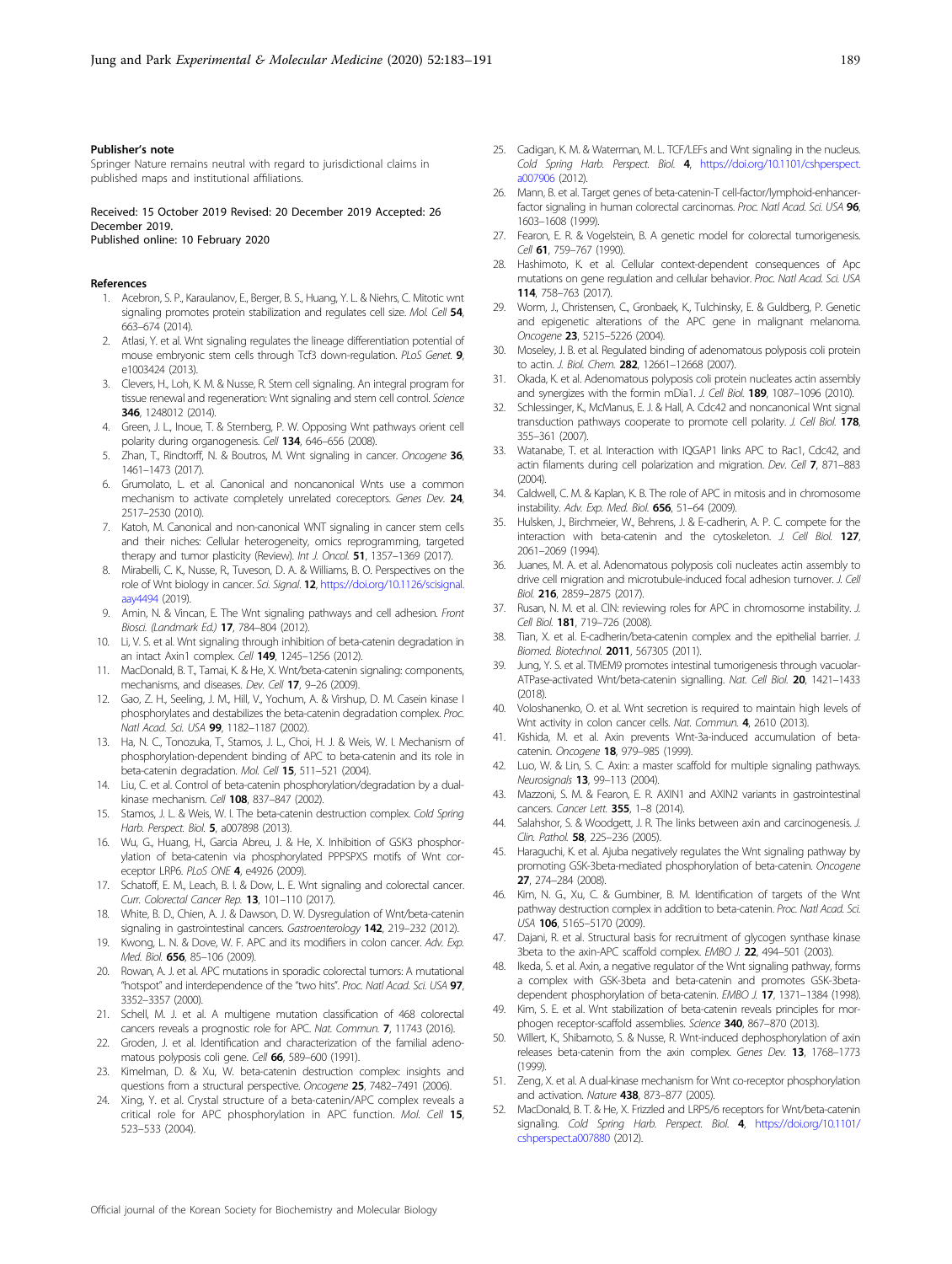- <span id="page-7-0"></span>53. Zeng, X. et al. Initiation of Wnt signaling: control of Wnt coreceptor Lrp6 phosphorylation/activation via frizzled, dishevelled and axin functions. Development 135, 367–375 (2008).
- 54. He, X., Semenov, M., Tamai, K. & Zeng, X. LDL receptor-related proteins 5 and 6 in Wnt/beta-catenin signaling: arrows point the way. Development 131, 1663–1677 (2004).
- 55. Piao, S. et al. Direct inhibition of GSK3beta by the phosphorylated cytoplasmic domain of LRP6 in Wnt/beta-catenin signaling. PLoS ONE 3, e4046 (2008).
- 56. Stamos, J. L., Chu, M. L., Enos, M. D., Shah, N. & Weis, W. I. Structural basis of GSK-3 inhibition by N-terminal phosphorylation and by the Wnt receptor LRP6. Elife 3. e01998 (2014).
- 57. Kishida, S. et al. DIX domains of Dvl and axin are necessary for protein interactions and their ability to regulate beta-catenin stability. Mol. Cell Biol. 19, 4414–4422 (1999).
- 58. Herr, P. & Basler, K. Porcupine-mediated lipidation is required for Wnt recognition by Wls. Dev. Biol. 361, 392–402 (2012).
- 59. Zimmerli, D., Hausmann, G., Cantu, C. & Basler, K. Pharmacological interventions in the Wnt pathway: inhibition of Wnt secretion versus disrupting the protein-protein interfaces of nuclear factors. Br. J. Pharm. 174, 4600–4610  $(2017)$
- 60. Liu, J. et al. An integrated TCGA pan-cancer clinical data resource to drive high-quality survival outcome analytics. Cell 173, 400-416 e411 (2018).
- 61. Grigoryan, T., Wend, P., Klaus, A. & Birchmeier, W. Deciphering the function of canonical Wnt signals in development and disease: conditional loss- and gain-of-function mutations of beta-catenin in mice. Genes Dev. 22, 2308–2341 (2008).
- 62. Harada, N. et al. Intestinal polyposis in mice with a dominant stable mutation of the beta-catenin gene. EMBO J. 18, 5931–5942 (1999).
- 63. Kim, S. & Jeong, S. Mutation hotspots in the beta-catenin gene: lessons from the human cancer genome databases. Mol. Cells 42, 8-16 (2019).
- 64. Hrckulak, D., Kolar, M., Strnad, H. & Korinek, V. TCF/LEF transcription factors: an update from the internet resources. Cancers 8, [https://doi.org/10.3390/](https://doi.org/10.3390/cancers8070070) [cancers8070070](https://doi.org/10.3390/cancers8070070) (2016).
- 65. Orsulic, S. & Peifer, M. An in vivo structure-function study of armadillo, the beta-catenin homologue, reveals both separate and overlapping regions of the protein required for cell adhesion and for wingless signaling. J. Cell Biol. 134, 1283–1300 (1996).
- 66. van de Wetering, M. et al. Armadillo coactivates transcription driven by the product of the Drosophila segment polarity gene dTCF. Cell 88, 789-799 (1997).
- 67. Huber, A. H. & Weis, W. I. The structure of the beta-catenin/E-cadherin complex and the molecular basis of diverse ligand recognition by betacatenin. Cell 105, 391-402 (2001).
- 68. Valenta, T., Hausmann, G. & Basler, K. The many faces and functions of betacatenin. FMBO 1. 31, 2714-2736 (2012).
- 69. Amit, S. et al. Axin-mediated CKI phosphorylation of beta-catenin at Ser 45: a molecular switch for the Wnt pathway. Genes Dev. 16, 1066–1076 (2002).
- 70. Machin, P. et al. CTNNB1 mutations and beta-catenin expression in endometrial carcinomas. Hum. Pathol. 33, 206–212 (2002).
- 71. Liu, J. et al. Targeting Wnt-driven cancer through the inhibition of Porcupine by LGK974. Proc. Natl Acad. Sci. USA 110, 20224-20229 (2013).
- 72. Madan, B. et al. Wnt addiction of genetically defined cancers reversed by PORCN inhibition. Oncogene 35, 2197–2207 (2016).
- 73. Mullighan, C. G. et al. CREBBP mutations in relapsed acute lymphoblastic leukaemia. Nature 471, 235–239 (2011).
- 74. Wang, X. et al. The development of highly potent inhibitors for porcupine. J. Med Chem. 56, 2700–2704 (2013).
- 75. Madan, B. et al. Bone loss from Wnt inhibition mitigated by concurrent alendronate therapy. Bone Res 6, 17 (2018).
- 76. Cheng, C. K. et al. Secreted-frizzled related protein 1 is a transcriptional repression target of the t(8;21) fusion protein in acute myeloid leukemia. Blood 118, 6638–6648 (2011).
- 77. Shi, Y., He, B., You, L. & Jablons, D. M. Roles of secreted frizzled-related proteins in cancer. Acta Pharm. Sin. 28, 1499–1504 (2007).
- 78. Uren, A. et al. Secreted frizzled-related protein-1 binds directly to Wingless and is a biphasic modulator of Wnt signaling. J. Biol. Chem. 275, 4374-4382 (2000).
- 79. Gonzalez, D. M. & Medici, D. Signaling mechanisms of the epithelialmesenchymal transition. Sci. Signal 7, re8 (2014).
- 80. Lamouille, S., Xu, J. & Derynck, R. Molecular mechanisms of epithelialmesenchymal transition. Nat. Rev. Mol. Cell Biol. 15, 178–196 (2014).
- 81. Fischer, M. M. et al. WNT antagonists exhibit unique combinatorial antitumor activity with taxanes by potentiating mitotic cell death. Sci. Adv. 3, e1700090 (2017).
- 82. Jimeno, A. et al. A first-in-human phase i study of the anticancer stem cell agent ipafricept (OMP-54F28), a decoy receptor for Wnt ligands, in patients with advanced solid tumors. Clin. Cancer Res 23, 7490-7497 (2017).
- 83. Moore, K. N. et al. A phase 1b dose escalation study of ipafricept (OMP54F28) in combination with paclitaxel and carboplatin in patients with recurrent platinum-sensitive ovarian cancer. Gynecol. Oncol. 154, 294-301 (2019).
- 84. Giraudet, A. L. et al. A first-in-human study investigating biodistribution, safety and recommended dose of a new radiolabeled MAb targeting FZD10 in metastatic synovial sarcoma patients. BMC Cancer 18, 646 (2018).
- 85. Lu, D. et al. Salinomycin inhibits Wnt signaling and selectively induces apoptosis in chronic lymphocytic leukemia cells. Proc. Natl Acad. Sci. USA 108, 13253–13257 (2011).
- 86. Tumova, L. et al. Monensin inhibits canonical Wnt signaling in human colorectal cancer cells and suppresses tumor growth in multiple intestinal neoplasia mice. Mol. Cancer Ther. 13, 812–822 (2014).
- 87. Zhu, Y. et al. Rottlerin as a novel chemotherapy agent for adrenocortical carcinoma. Oncotarget 8, 22825-22834 (2017).
- 88. Li, Y. et al. Multi-targeted therapy of cancer by niclosamide: a new application for an old drug. Cancer Lett. 349, 8–14 (2014).
- 89. Naujokat, C. & Steinhart, R. Salinomycin as a drug for targeting human cancer stem cells. *J. Biomed. Biotechnol*. **2012**, 950658 (2012).
- 90. Huang, S. M. et al. Tankyrase inhibition stabilizes axin and antagonizes Wnt signalling. Nature **461**, 614-620 (2009).
- 91. Mariotti, L., Pollock, K. & Guettler, S. Regulation of Wnt/beta-catenin signalling by tankyrase-dependent poly(ADP-ribosyl)ation and scaffolding. Br. J. Pharm. 174, 4611–4636 (2017).
- 92. Morrone, S., Cheng, Z., Moon, R. T., Cong, F. & Xu, W. Crystal structure of a Tankyrase-Axin complex and its implications for Axin turnover and Tankyrase substrate recruitment. Proc. Natl Acad. Sci. USA 109, 1500-1505 (2012).
- 93. Lau, T. et al. A novel tankyrase small-molecule inhibitor suppresses APC mutation-driven colorectal tumor growth. Cancer Res. 73, 3132–3144 (2013).
- 94. Menon, M. et al. A novel tankyrase inhibitor, MSC2504877, enhances the effects of clinical CDK4/6 inhibitors. Sci. Rep. 9, 201 (2019).
- 95. Mizutani, A. et al. RK-287107, a potent and specific tankyrase inhibitor, blocks colorectal cancer cell growth in a preclinical model. Cancer Sci. 109, 4003–4014 (2018).
- 96. Thorne, C. A. et al. Small-molecule inhibition of Wnt signaling through activation of casein kinase 1alpha. Nat. Chem. Biol. 6, 829–836 (2010).
- 97. He, T. C. et al. Identification of c-MYC as a target of the APC pathway. Science 281, 1509–1512 (1998).
- 98. Jho, E. H. et al. Wnt/beta-catenin/Tcf signaling induces the transcription of Axin2, a negative regulator of the signaling pathway. Mol. Cell Biol. 22, 1172–1183 (2002).
- 99. Tetsu, O. & McCormick, F. Beta-catenin regulates expression of cyclin D1 in colon carcinoma cells. Nature 398, 422–426 (1999).
- 100. Wielenga, V. J. et al. Expression of CD44 in Apc and Tcf mutant mice implies regulation by the WNT pathway. Am. J. Pathol. 154, 515-523 (1999).
- 101. Wolf, D., Rodova, M., Miska, E. A., Calvet, J. P. & Kouzarides, T. Acetylation of beta-catenin by CREB-binding protein (CBP). J. Biol. Chem. 277, 25562–25567  $(2002)$
- 102. Yu, W. et al. β-catenin cooperates with CREB binding protein to promote the growth of tumor cells. Cell Physiol. Biochem 44, 467-478 (2017).
- 103. Takemaru, K. I. & Moon, R. T. The transcriptional coactivator CBP interacts with beta-catenin to activate gene expression. J. Cell Biol. 149, 249-254 (2000).
- 104. Yang, K. et al. The evolving roles of canonical WNT signaling in stem cells and tumorigenesis: implications in targeted cancer therapies. Lab Invest 96, 116–136 (2016).
- 105. Cantu, C. et al. A cytoplasmic role of Wnt/beta-catenin transcriptional cofactors Bcl9, Bcl9l, and Pygopus in tooth enamel formation. Sci. Signal. 10, <https://doi.org/10.1126/scisignal.aah4598> (2017).
- 106. de la Roche, M., Worm, J. & Bienz, M. The function of BCL9 in Wnt/betacatenin signaling and colorectal cancer cells. BMC Cancer 8, 199 (2008).